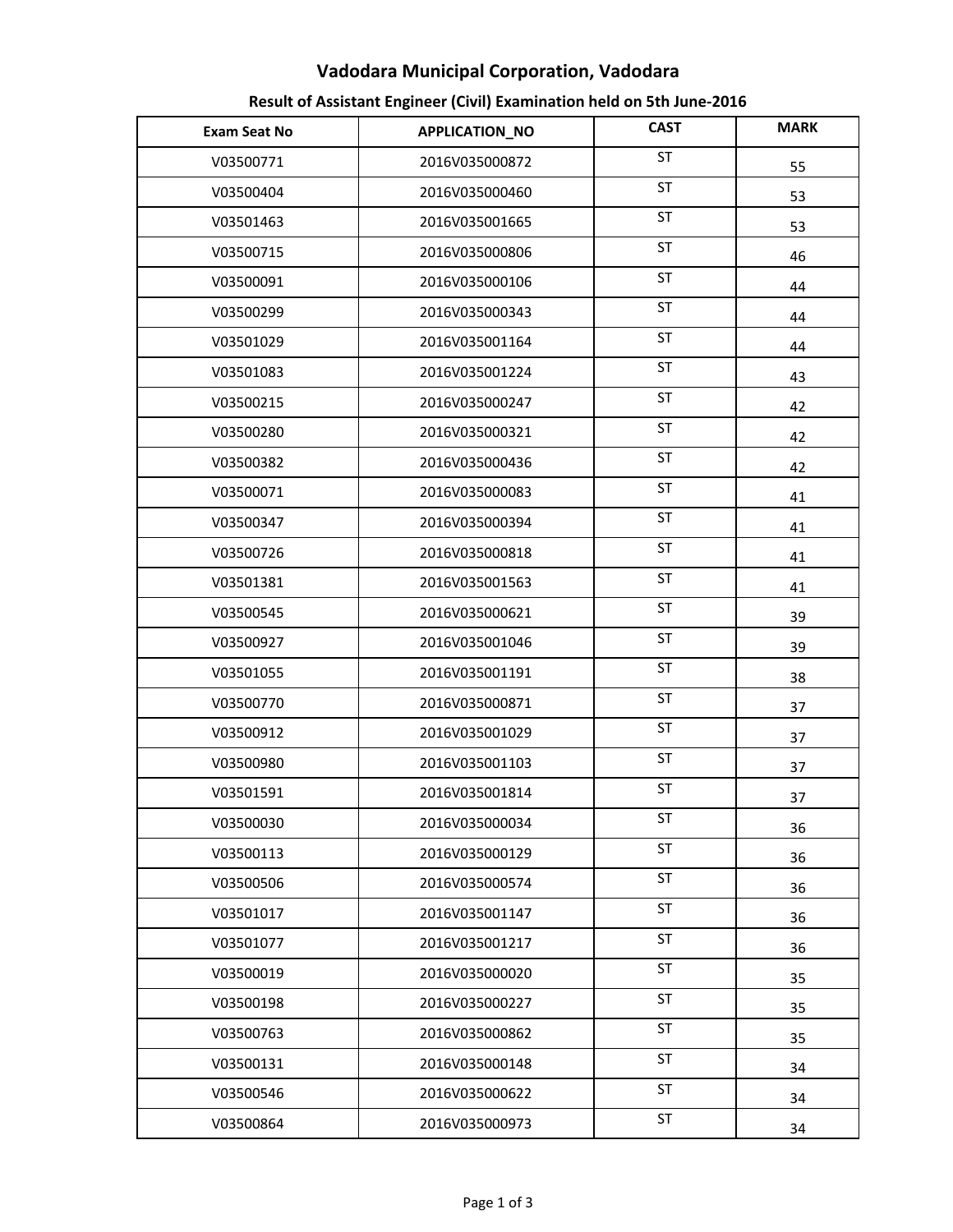## Vadodara Municipal Corporation, Vadodara

| Result of Assistant Engineer (Civil) Examination held on 5th June-2016 |  |  |
|------------------------------------------------------------------------|--|--|
|------------------------------------------------------------------------|--|--|

| <b>Exam Seat No</b> | APPLICATION_NO | <b>CAST</b> | <b>MARK</b> |
|---------------------|----------------|-------------|-------------|
| V03501070           | 2016V035001209 | <b>ST</b>   | 34          |
| V03501407           | 2016V035001594 | ST          | 34          |
| V03500542           | 2016V035000617 | ST          | 33          |
| V03500670           | 2016V035000756 | <b>ST</b>   | 33          |
| V03501198           | 2016V035001350 | <b>ST</b>   | 33          |
| V03501478           | 2016V035001683 | <b>ST</b>   | 33          |
| V03501492           | 2016V035001700 | <b>ST</b>   | 33          |
| V03501522           | 2016V035001733 | ST          | 33          |
| V03500422           | 2016V035000479 | <b>ST</b>   | 32          |
| V03501416           | 2016V035001605 | ST          | 32          |
| V03500045           | 2016V035000054 | ST          | 31          |
| V03500304           | 2016V035000349 | <b>ST</b>   | 31          |
| V03500449           | 2016V035000508 | ST          | 31          |
| V03501235           | 2016V035001392 | <b>ST</b>   | 31          |
| V03501577           | 2016V035001798 | ST          | 31          |
| V03500604           | 2016V035000684 | ST          | 30          |
| V03500672           | 2016V035000759 | ST          | 30          |
| V03500676           | 2016V035000763 | ST          | 30          |
| V03500775           | 2016V035000877 | ST          | 30          |
| V03500001           | 2016V035000001 | ST          | 29          |
| V03500011           | 2016V035000012 | ST          | 29          |
| V03500750           | 2016V035000842 | ST          | 29          |
| V03500373           | 2016V035000427 | <b>ST</b>   | 28          |
| V03500586           | 2016V035000666 | ST          | 28          |
| V03500589           | 2016V035000669 | <b>ST</b>   | 28          |
| V03500706           | 2016V035000797 | <b>ST</b>   | 28          |
| V03500850           | 2016V035000958 | <b>ST</b>   | 28          |
| V03500977           | 2016V035001100 | <b>ST</b>   | 28          |
| V03501687           | 2016V035001924 | <b>ST</b>   | 28          |
| V03500895           | 2016V035001008 | ST          | 27          |
| V03501485           | 2016V035001690 | <b>ST</b>   | 27          |
| V03500680           | 2016V035000769 | <b>ST</b>   | 26          |
| V03500094           | 2016V035000109 | ST          | 25          |